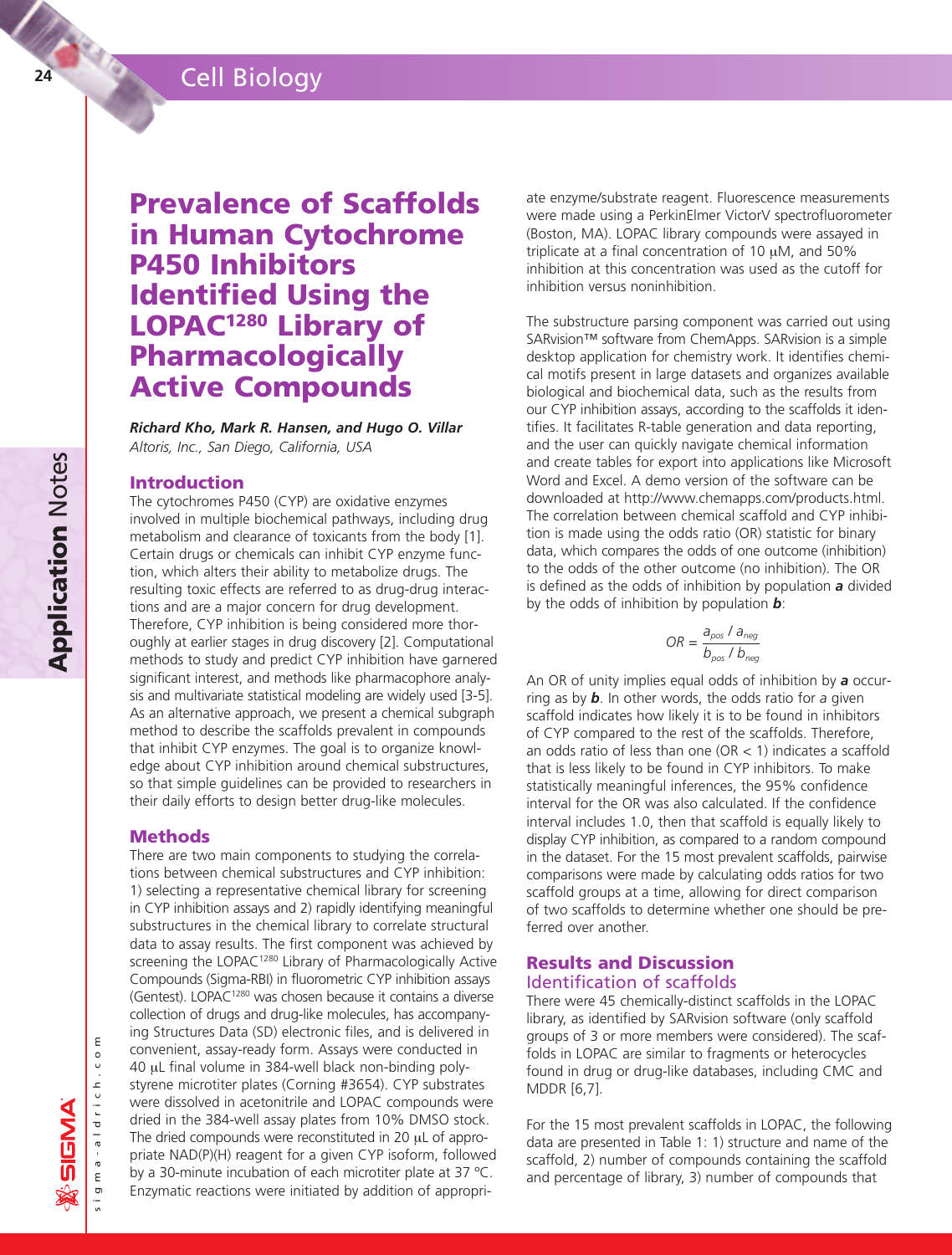

#### **Table 1. Inhibition data and odds ratios for the 15 most prevalent scaffolds in LOPAC1280**

*a Total number of compounds in LOPAC that contain the scaffold; percent of dataset.*

*b Number of compounds with this scaffold that inhibit CYP 1A2; the odds ratio of the scaffold; 95% confidence interval.* 

*\* Pyridine is represented multiple times due to scaffolds with different bond orders.* 

*Color gradients provided for visualization purposes: The cells represent the odds ratios for CYP 1A2, 2C9, 2C19, 2D6 and 3A4, respectively. GREEN: OR confidence interval* < 1.0; YELLOW: confidence interval includes 1.0; RED: OR confidence interval > 1.0. An odds ratio of less than one (OR < 1) indicates a scaffold that is less likely to be *found in CYP inhibitors.*

inhibit CYP 1A2, the odds ratio for that scaffold, and the 95% confidence interval, 4) analogous data for CYP 2C9, 5) CYP 2C19, 6) CYP 2D6, 7) CYP 3A4, and 8) color gradient representation of the odds ratio, with yellow representing a confidence interval that contains  $OR = 1.0$ , green, a confidence interval below 1.0, and red, a confidence interval above 1.0. There were a total of 289 compounds in LOPAC that inhibited at least one CYP isoform.

### CYP 1A2 is the least frequently inhibited isoform in the set

Only 26 compounds inhibited 1A2, and the scaffolds most prevalent in 1A2 inhibitors were thiophene ( $OR = 8.28$ ), pyrrole (8.05), pyridine (5.50), and pyrazine (5.09). Thiophene and pyrazine containing compounds are known to inhibit CYP enzymes, and have even been investigated as anticancer agents via inhibition of CYPs [8].

# CYP 2C9 is redundant with 2C19 in inhibition screens

CYP 2C9 and 2C19 share strong sequence homology, and the former is often used in assays in lieu of the latter. This is supported by the current inhibition data and similarities in scaffolds that are relevant to both isoforms. There were 50 inhibitors of 2C9, and 48 inhibitors of 2C19 in the LOPAC library. Of the top 15 scaffolds, both isoforms are equally likely to be inhibited by pyrrole and imidazole scaffolds.

# CYP 2D6 is the most frequently inhibited isoform

There were 175 inhibitors of CYP 2D6 in the LOPAC library. Piperidine had the highest OR (8.62), followed by imidazoline (4.25), pyridine (2.96), piperazine (2.84), and pyrrole (2.74). With the exception of the pyrrole, all of these scaffolds are characterized by having an electron lone pair on the ring nitrogen atom not delocalized over the ring, sug-

O

rder: 1.800.

**ANSIG** 

r d e r : 1 . 8 0 0 . 3 2 5 . 3 0 1 0 T e c h n i c a l S e r v i c e : 1 . 8 0 0 . 3 2 5 . 5 8 3 2

 $\overline{m}$  $\infty$  $\sqrt{2}$  $\sqrt{2}$  $\sim$  $\omega$  $\overline{\circ}$  $\circ$  $\infty$ ÷  $\pmb{\mathbb{U}}$  $\frac{0}{1}$  $\frac{1}{2}$  $\omega$  $\mathsf{v}$  $\overline{a}$  $\frac{1}{a}$  $\subset$  $\frac{1}{\mathsf{C}}$  $\mathbb{F}$  $\circ$  $\overline{a}$  $\circ$  $\omega$  $\mathsf{L}$  $\sim$  $\omega$ 

ِي

**25**

*c Analogous data for CYP 2C9.*

*d CYP 2C19*

*e CYP 2D6 f CYP 3A4*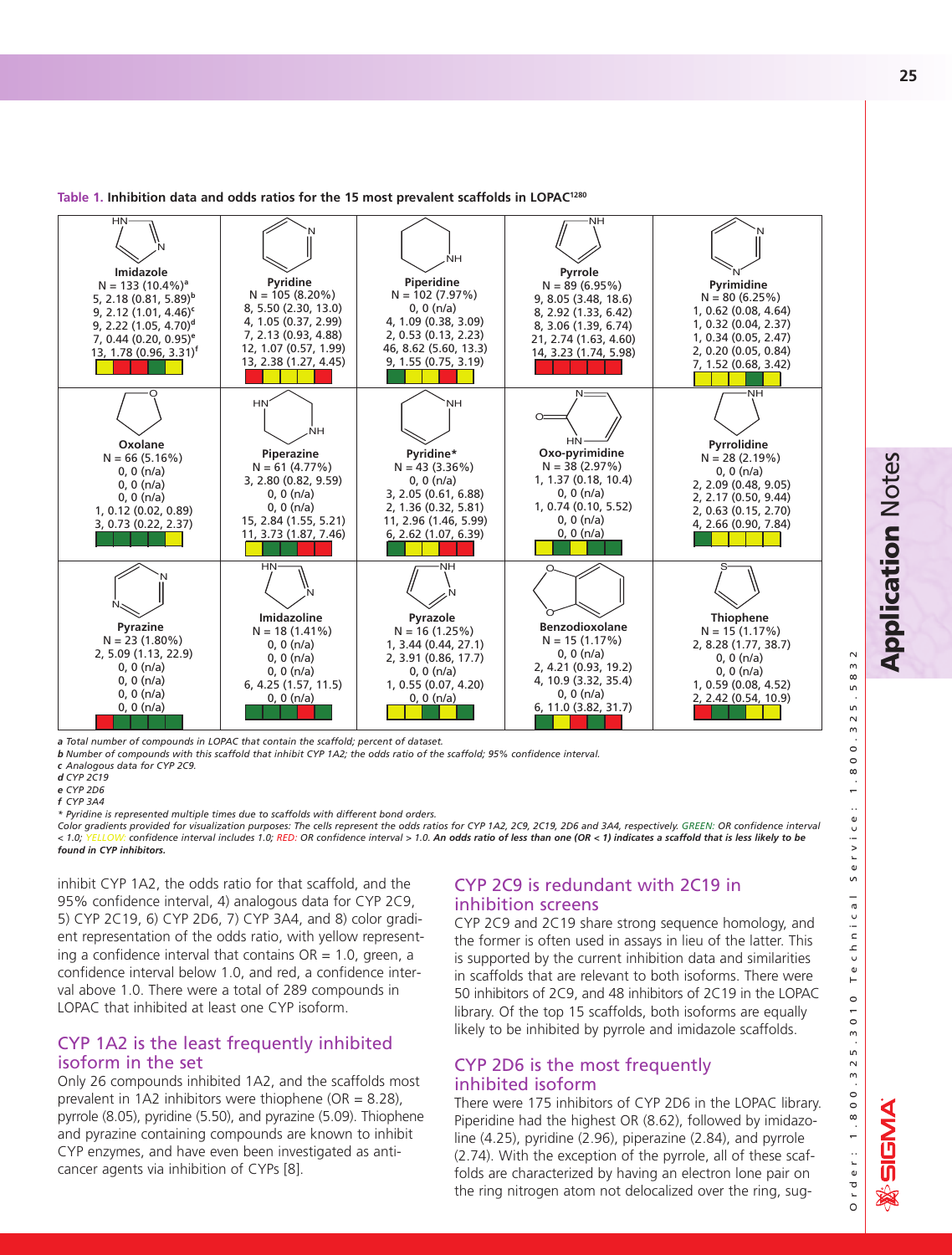# **2** Cell Biology

|                                                                                                                                                                                                                        |                                           | <b>Cell Biology</b>                       |                                           |                                                |                   |                                       |                |                                                                                                                                                                                                                                                                                                                                                                 |                                                    |                                           |                                           |                                           |                       |                                       |                                       |
|------------------------------------------------------------------------------------------------------------------------------------------------------------------------------------------------------------------------|-------------------------------------------|-------------------------------------------|-------------------------------------------|------------------------------------------------|-------------------|---------------------------------------|----------------|-----------------------------------------------------------------------------------------------------------------------------------------------------------------------------------------------------------------------------------------------------------------------------------------------------------------------------------------------------------------|----------------------------------------------------|-------------------------------------------|-------------------------------------------|-------------------------------------------|-----------------------|---------------------------------------|---------------------------------------|
|                                                                                                                                                                                                                        |                                           |                                           |                                           |                                                |                   |                                       |                |                                                                                                                                                                                                                                                                                                                                                                 |                                                    |                                           |                                           |                                           |                       |                                       |                                       |
|                                                                                                                                                                                                                        |                                           |                                           |                                           |                                                |                   |                                       |                | Table 2. Pair-wise comparison of scaffolds for their likelihood of CYP inhibition                                                                                                                                                                                                                                                                               |                                                    |                                           |                                           |                                           |                       |                                       |                                       |
|                                                                                                                                                                                                                        | Thiophene                                 | Benzodioxolane                            | Pyrazole                                  | Imidazoline                                    | Pyrazine          | Pyrrolidine                           | Oxo-pyrimidine | Tetrahydropyridine                                                                                                                                                                                                                                                                                                                                              | Piperazine                                         | Oxolane                                   | Pyrimidine                                | Pyrrole                                   | Piperidine   Pyridine |                                       | Imidazole                             |
| midazolo                                                                                                                                                                                                               | ≈11≈≈                                     | ↑≈←↑←                                     | ≈≈↑≈↑                                     | $\uparrow \uparrow \uparrow \uparrow \uparrow$ | $=$ 1111          | ↑≈≈≈≈                                 | ≈↑≈↑↑          | ↑≈≈←≈                                                                                                                                                                                                                                                                                                                                                           | ≈ी1̂←≈                                             | ↑↑↑≈≈                                     | $\approx \approx \approx \approx \approx$ | ≈≈≈←≈                                     | T≈≈←≈                 |                                       | $\approx\approx\approx\approx\approx$ |
| Pyridine                                                                                                                                                                                                               | ≈ी1ै≈≈                                    | ↑≈←↑←                                     | ≈≈ी≈ी                                     | $\uparrow \uparrow \uparrow \uparrow \uparrow$ | $=$ 1111          | ↑≈≈≈≈                                 | ≈1≈11          | ↑≈≈←≈                                                                                                                                                                                                                                                                                                                                                           | ≈ी1ै←≈                                             | ↑↑↑↑≈                                     | $\approx \approx \approx \approx \approx$ | ≈≈≈←≈                                     | ↑≈≈←≈                 | $\approx\approx\approx\approx\approx$ |                                       |
| Piperidine                                                                                                                                                                                                             | ←↑↑↑≈                                     | ≈≈←↑←                                     | ←≈↑↑↑                                     | ≈↑↑≈≈                                          | $\uparrow$ 1111   | ≈≈≈ी≈                                 | ←ੀ≈ੀੀ          | ≈≈≈ी≈                                                                                                                                                                                                                                                                                                                                                           | ←ਿੰਿ≈                                              | ≈↑↑↑≈                                     | ←≈≈↑≈                                     | ←≈←↑≈                                     | $rac{1}{2}$           |                                       |                                       |
| <b>Pyrrole</b>                                                                                                                                                                                                         | ≈11≈≈                                     | ↑≈≈↑←                                     | ≈≈ी≈ी                                     | $\uparrow \uparrow \uparrow \approx \uparrow$  | $=$ 1111          | ↑≈≈≈≈                                 | ≈↑≈↑↑          | ↑≈≈≈≈                                                                                                                                                                                                                                                                                                                                                           | ≈ि ି≈≈                                             | 11111                                     | ใ≈≈ใ≈                                     | $\approx \approx \approx \approx \approx$ |                       |                                       |                                       |
| Pyrimidine                                                                                                                                                                                                             | ←ਿਿ≈≈                                     | ↑←←↑←                                     | ≈≈↑≈↑                                     | ↑↑↑←↑                                          | $=$ 1111          | ↑≈≈≈≈                                 | ≈1≈11          | ∣≈≈←≈                                                                                                                                                                                                                                                                                                                                                           | ≈ी1ै⇔≈                                             | ↑↑↑≈≈                                     | $\approx\approx\approx\approx\approx$     |                                           |                       |                                       |                                       |
| Oxolane                                                                                                                                                                                                                | $\xleftarrow{\approx}$                    | ≈←←↑←                                     | ←←≈≈↑                                     | ≈≈≈←↑                                          | ←≈≈ीी             | ≈←←≈≈                                 | ←≈←↑↑          | $\approx\leftarrow\leftarrow\leftarrow\approx$                                                                                                                                                                                                                                                                                                                  | $\leftarrow \approx \approx \leftarrow \leftarrow$ | $\approx \approx \approx \approx \approx$ |                                           |                                           |                       |                                       |                                       |
| Piperazine                                                                                                                                                                                                             | $\approx \approx \approx \approx \approx$ | ↑←←↑≈                                     | ≈←≈≈↑                                     | ↑≈≈≈↑                                          | ≈≈≈↑↑             | ↑←←≈≈                                 | ≈≈←↑↑          | ↑←←≈≈                                                                                                                                                                                                                                                                                                                                                           |                                                    |                                           |                                           |                                           |                       |                                       |                                       |
| Tetrahydropyridine                                                                                                                                                                                                     | ←ਿੰਿ≈                                     | ≈≈←↑←                                     | ←≈↑≈↑                                     | ≈ी1ิ≈1ิ                                        | $\leftarrow$ 1111 | $\approx\approx\approx\approx\approx$ | ←↑≈↑↑          | $\approx\approx\approx\approx\approx$                                                                                                                                                                                                                                                                                                                           |                                                    |                                           |                                           |                                           |                       |                                       |                                       |
| $o =$<br>Oxo-pyrimidine                                                                                                                                                                                                | ≈≈↑←←                                     | ↑←←≈←                                     | ≈←↑←≈                                     | ↑≈↑←≈                                          | ≈≈ी≈≈             | ↑←≈←←                                 | $- - - - - -$  |                                                                                                                                                                                                                                                                                                                                                                 |                                                    |                                           |                                           |                                           |                       |                                       |                                       |
| Pyrrolidine                                                                                                                                                                                                            | ←ਿੰਿ≈                                     | ≈≈≈ी≈                                     | ←≈าิ≈าิ                                   | ≈↑↑←↑                                          | $\leftarrow$ 1111 | $\approx\approx\approx\approx\approx$ |                |                                                                                                                                                                                                                                                                                                                                                                 |                                                    |                                           |                                           |                                           |                       |                                       |                                       |
| Pyrazine                                                                                                                                                                                                               | ≈≈≈←←                                     | T←←≈←                                     | ≈←≈←≈                                     | ⊺≈≈←≈                                          |                   |                                       |                |                                                                                                                                                                                                                                                                                                                                                                 |                                                    |                                           |                                           |                                           |                       |                                       |                                       |
| Imidazoline                                                                                                                                                                                                            |                                           | ≈←←Î←                                     |                                           | $\approx \approx \approx$                      |                   |                                       |                |                                                                                                                                                                                                                                                                                                                                                                 |                                                    |                                           |                                           |                                           |                       |                                       |                                       |
| Pyrazole                                                                                                                                                                                                               | ≈↑≈≈←                                     | ↑≈←↑←                                     | $\approx \approx \approx \approx \approx$ |                                                |                   |                                       |                | A graphic representation is presented for odds ratios (OR) comparing inhibition of CYP isoforms 1A2, 2C9, 2C19,<br>2D6, and 3A4, respectively, between scaffolds. The '-' sign indicates no greater likelihood of CYP inhibition by<br>one scaffold over another, a left arrow '- ' indicates the scaffold on the left (row header) is preferred (less likely   |                                                    |                                           |                                           |                                           |                       |                                       |                                       |
| Benzodioxolane                                                                                                                                                                                                         | ←ಿि                                       | $\approx \approx \approx \approx \approx$ |                                           |                                                |                   |                                       |                | to inhibit CYP), and an up arrow 's ' indicates the scaffold on top (column header) is preferred. For example, if a<br>comparison is to be made between the imidazole (row 1) and imidazoline (col. 12) scaffolds, the $m_{\text{eff}}$<br>sentation would indicate that imidazoline is preferred (i.e. it is less likely to inhibit CYP) for isoforms 1A2, 2C9 |                                                    |                                           |                                           |                                           |                       |                                       | ' repre-                              |
| <b>Thiophene</b>                                                                                                                                                                                                       | $\approx \approx \approx \approx \approx$ |                                           |                                           |                                                |                   | with different bond orders.           |                | and 2C19 (first three $\pm$ arrows). Imidazole would be preferred over imidazoline for CYP 2D6 (fourth arrow $\overline{\phantom{a}}$ ),<br>and finally, imidazoline would be preferred for 3A4. *Pyridine is represented multiple times due to scaffolds                                                                                                       |                                                    |                                           |                                           |                                           |                       |                                       |                                       |
| gesting a mechanistic inhibition via coordination to the<br>heme iron moiety in the P450.                                                                                                                              |                                           |                                           |                                           |                                                |                   |                                       |                | <b>Summary</b><br>By obtaining reliable, in-house P450 inhibition data on a                                                                                                                                                                                                                                                                                     |                                                    |                                           |                                           |                                           |                       |                                       |                                       |
| CYP 3A4 is also commonly inhibited<br>3A4 is the most abundant hepatic CYP isoform. 88 of the<br>LOPAC compounds inhibited 3A4, with benzodioxolane<br>$(OR = 11.0)$ pinerizine $(3.73)$ pyrrole $(3.23)$ and pyridine |                                           |                                           |                                           |                                                |                   |                                       |                | large library of drug and drug-like compounds (the LOPAC <sup>1280</sup><br>library), and correlating inhibition data to molecular scaffolds<br>using SARvision software, it was possible to identify and<br>rank order scaffolds found in CYP inhibitors. Such an<br>annroach provides correlations between structural features                                |                                                    |                                           |                                           |                                           |                       |                                       |                                       |

#### **Table 2. Pair-wise comparison of scaffolds for their likelihood of CYP inhibition**

### CYP 3A4 is also commonly inhibited

3A4 is the most abundant hepatic CYP isoform. 88 of the LOPAC compounds inhibited 3A4, with benzodioxolane  $(OR = 11.0)$ , piperizine  $(3.73)$ , pyrrole  $(3.23)$ , and pyridine (2.62) most likely to inhibit this isoform.

### Pair-wise comparison of scaffolds

**Table 2** shows a matrix comparing the OR values of the top 15 scaffolds. This table allows direct comparison of one scaffold versus another for likelihood of CYP inhibition. Oxolane, oxo-pyrimidine, pyrazine and imidazoline are less likely to cause inhibition over other scaffolds. Many scaffolds do not have a particular advantage over another from a CYP inhibition point of view, i.e. scaffolds that have OR confidence intervals containing 1.0, represented as  $=$  in Table 2.

### **Summary**

By obtaining reliable, in-house P450 inhibition data on a large library of drug and drug-like compounds (the LOPAC<sup>1280</sup> library), and correlating inhibition data to molecular scaffolds using SARvision software, it was possible to identify and rank order scaffolds found in CYP inhibitors. Such an approach provides correlations between structural features and odds of CYP inhibition. When faced with optimizing a series of compounds against CYP inhibition, these data could be applied to make appropriate substitutions using scaffolds that are less likely to cause CYP inhibition. This is, of course, just one of many factors that need to be considered, including potency, chemical tractability, and additional ADME parameters. The comparison of scaffolds, nonetheless, should provide another bit of information useful for drug design and optimization.

sigma-aldrich.co i g m a - a l d r i c h . c o m

ε